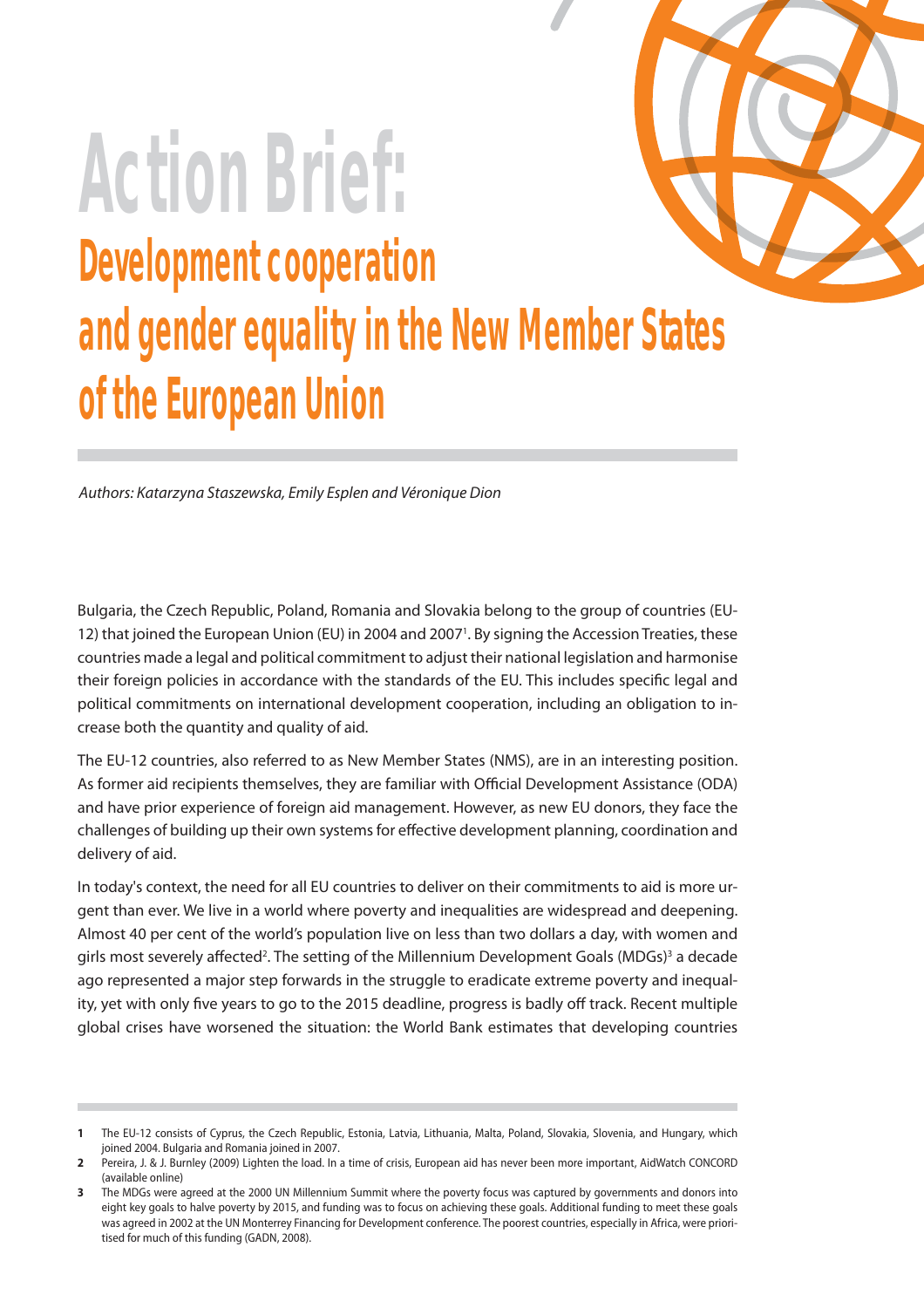



now face a financing gap of US270-US700 billion as a result of the financial crisis<sup>4</sup>. Women are often hardest hit by crises due to pre-existing inequalities, which mean they have fewer assets – such as education and resources – to cushion them from financial and environmental shocks.

Yet in spite of this bleak picture, there are also opportunities. It is still early days for NMS – they are in the process of shaping their development priorities and building their country systems for ODA delivery. This presents a huge opportunity for civil society to engage in these processes, to hold governments to account for their aid commitments, and to push for gender equality to be a development priority.

This brief explores development cooperation in five NMS: Bulgaria, Czech Republic, Poland, Romania and Slovakia. It highlights the main challenges and the progress made, and identifies opportunities for ensuring the principle of gender equality is at the heart of the international development agenda of NMS<sup>5</sup>.

## **1 Setting the Scene: Aid in NMS, pre and post 1989**

Contrary to what is often assumed, NMS are not new to development cooperation. As part of the communist bloc, they were important players in the delivery of aid between 1960 and 1980, when aid was framed as a political and economic tool to promote communism across the globe. During the Cold War period, for example, former Czechoslovakia was one of the largest donors to the Soviet Block, channelling between 0.7 per cent and 0.9 per cent of its Gross National Income (GNI)<sup>6</sup> in aid<sup>7</sup>. Romania similarly provided financial support to no less than 39 African countries, 32 in Latin America and 16 in Asia<sup>8</sup>.

Following the end of the Cold War, during two decades of transition from centrally-planned socialist economies to market driven ones<sup>9</sup>, NMS became recipients rather than providers of aid, relying to a large extent on financial support from the EU for their domestic development. Although variations exist across NMS, the experience they gained as both aid recipients and donors undeniably informs their political priorities and approach to development today.

**<sup>4</sup>** Ibid

<sup>5</sup> For the purpose of this brief, we will use NMS to refer to the five states discussed in the document. EU-12 will be used to refer to states who joined in 2004 and 2007.

**<sup>6</sup>** The Gross National Income measures the wealth of a country, through domestic economic activities and its income recieved from other country.

**<sup>7</sup>** Simunkova, B. (2009), Gender Questions in Development Cooperation: Emerging Issues in the Czech Republic's Bilateral Programmes, Research Paper, International Institute of Social Studies, The Hague (available online).

**<sup>8</sup>** Oprea, M & R.Novac (2009), It's Our Turn to Help' Development Cooperation in Romania, FOND, Bucharest (available online).

**<sup>9</sup>** This transition is characterised by economic liberalisation, including prices being set by market forces rather than the state, the removal of trade barriers, privatisation of government-owned enterprises and resources, and the creation of a financial sector to facilitate the movement of private capital.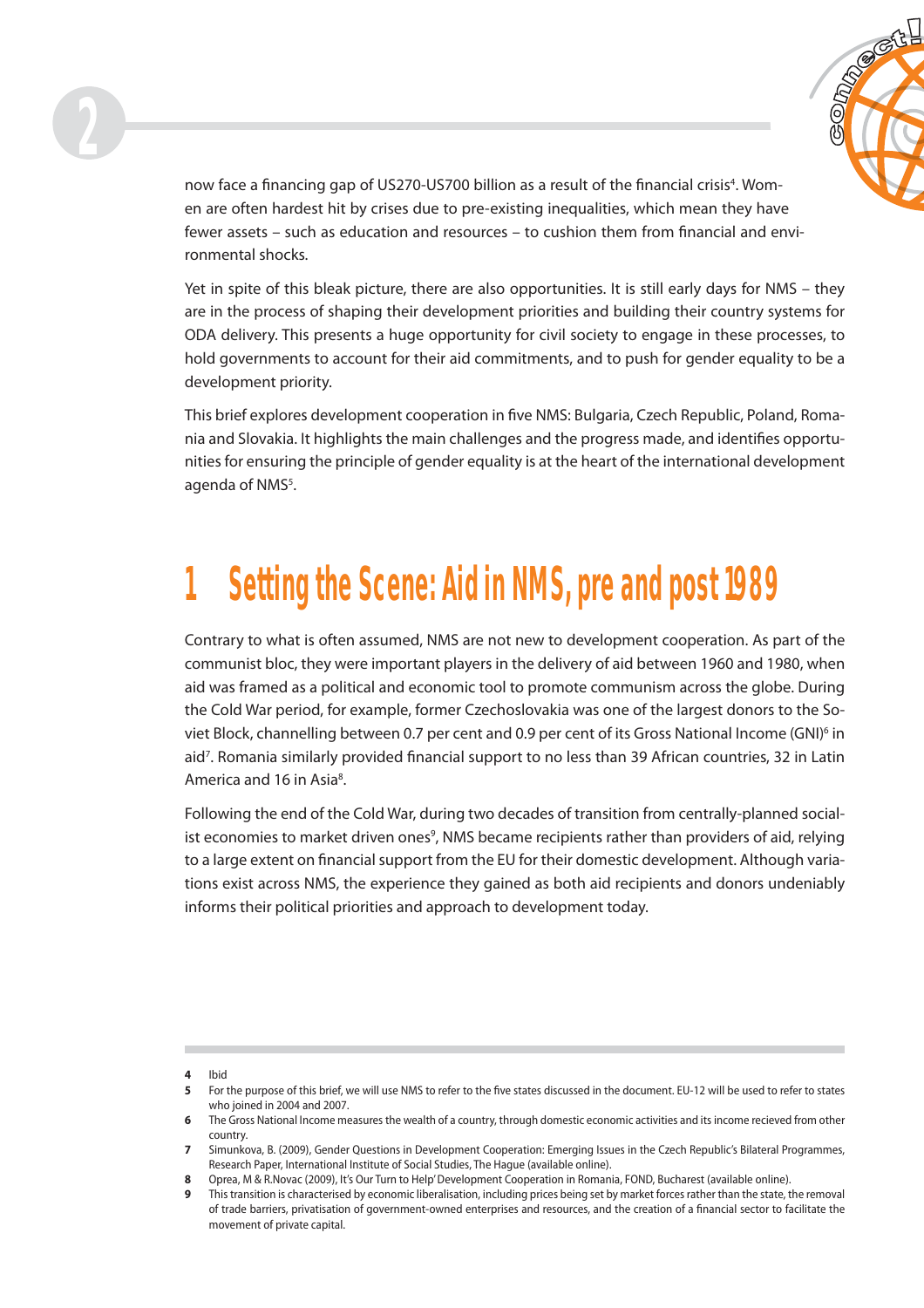



## **2 Today's context: a new global aid architecture**

Over the past decade, the mechanisms and processes through which aid is distributed have undergone major changes, with the introduction of new more 'efficient' and 'effective' ways of delivering and managing aid – collectively termed 'new aid modalities' (NAMs)<sup>10</sup>. These NAMs include Poverty Reduction Strategy Papers (PRSPs), which are drafted by partner governments recipients of aid and outline a country's main strategies to address poverty; Basket Funds, where several donors jointly fund a programme, sector or budget; and Direct Budget Support, where aid is channelled directly to partner government budgets.

The NAMs are underpinned by a set of principles enshrined in the Paris Declaration on Aid Effectiveness – a framework for international cooperation adopted by members of the Organisation for Economic Cooperation and Development's (OECD) Development Assistance Committee (DAC) in 2005. The Paris Declaration establishes global, time-bound commitments for donor and partner countries to support more effective aid in a context of significant increases in ODA<sup>11</sup>. The idea is to reform the delivery and management of aid in order to improve its effectiveness and achieve development results<sup>12</sup>. The Paris Declaration has five key principles, outlined in the box below. In Accra, Ghana, in September 2008, donors and partner governments reviewed progress on the implementation of the Paris Declaration and agreed a new Accra 'agenda for action'.

#### **What are the principles of the Paris Declaration on Aid Effectiveness?**<sup>13</sup>

The Paris Declaration on Aid Effectiveness outlines five principles that should shape aid delivery:

**OWNERSHIP:** Developing countries will exercise leadership over their development policies and strategies, and will coordinate development actions;

**ALIGNMENT:** Donor countries will base their overall support on recipient countries' national development strategies, institutions, and procedures;

**HARMONISATION:** Donor countries will work so that their actions are more harmonised, transparent, and collectively effective;

**MANAGING FOR RESULTS:** All countries will manage resources and improve decisionmaking for results; and,

**MUTUAL ACCOUNTABILITY:** Donor and developing countries pledge that they will be mutually accountable for development results.

**<sup>10</sup>** Esplen, E. & Brody, A. (2010) Gender review of the external environment for development: impacts on poverty reduction and implications for Irish Aid policy on aid and gender equality, BRIDGE, Institute of Development Studies, Brighton

**<sup>11</sup>** OCED-DAC (2008) Making the linkages: Gender Equality, Women's Empowerment and the Paris Declaration on Aid Effectiveness, Issue Brief 1 (available online)

**<sup>12</sup>** ibid

<sup>13</sup> This box was taken directly from AWID (2008) Primer 1: An Overview of the Paris Declaration on Aid Effectiveness and the new Aid Modalities on aid effectiveness and women's rights (available online)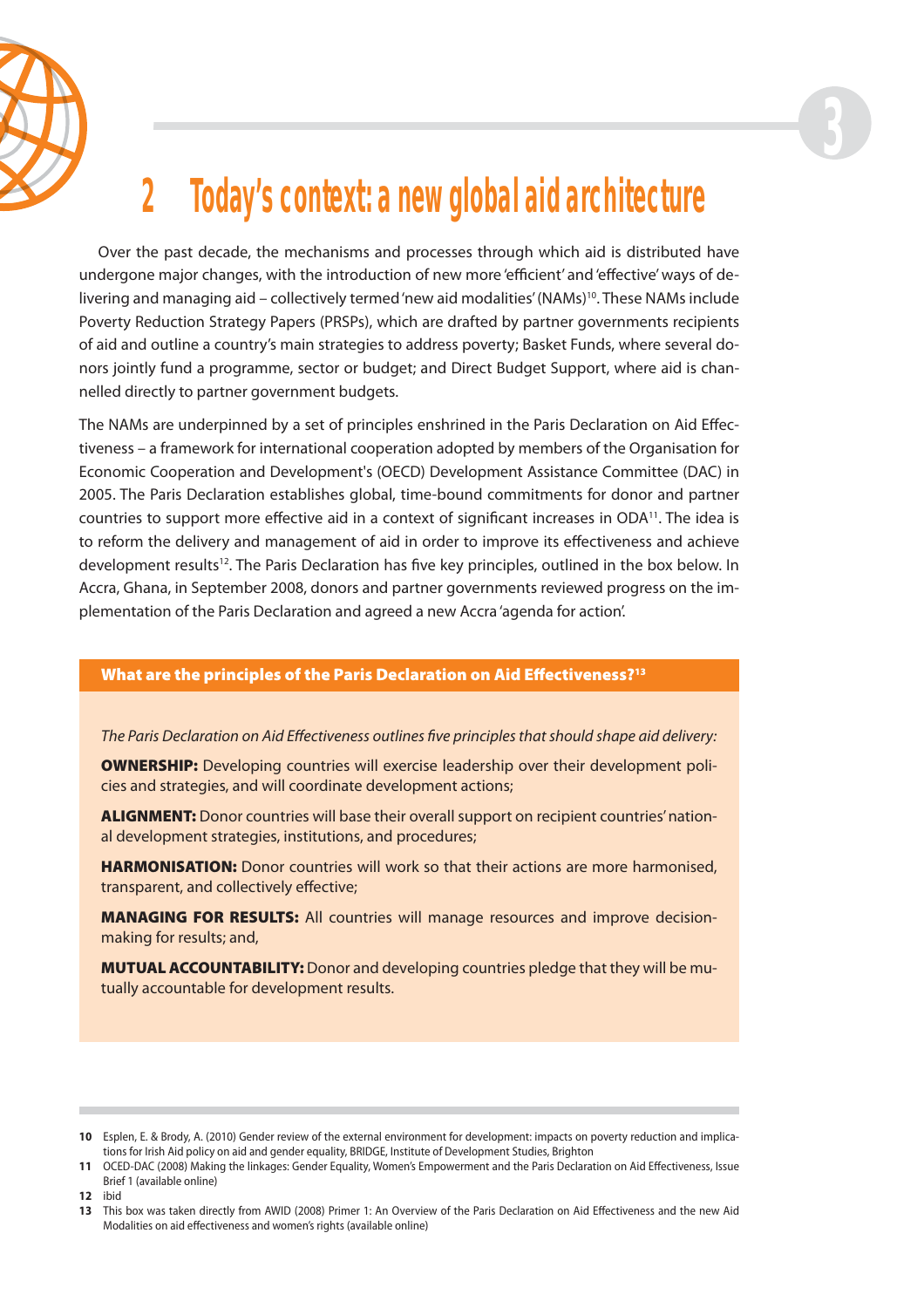

## **3 Development Cooperation in Bulgaria, the Czech Republic, Poland, Romania and Slovakia**

In joining the EU, all NMS signed the Paris Declaration and Accra Agenda for Action, and agreed to achieve ODA targets of 0.17 per cent GNI by 2010 and 0.33 per cent by  $2015^{14}$ , and improve the quality (or impact) of their aid. They also became legally and politically bound by commitments to provide aid rooted in International Human Rights Treaties and the Millennium Development Goals (MDGs). But how well are NMS doing in meeting these commitments?

## **A) Aid quantity, quality and disbursement**

**4**

Targets for 2010 are unlikely to be met. For the five NMS discussed in this brief, reported ODA spending in 2009 varied between GNI 0.04 per cent in the case of Bulgaria to 0.12 per cent in the Czech Republic. These figures however overstate progress, if any, because they are inflated with debt cancellation, assistance to refugee, students' scholarships, etc. While spending in these areas can be counted as ODA, reporting them to a large extent, overshadows the poverty reduction goal of development assistance.

| Chart 1. ODA volumes in 2009 <sup>15</sup> |       |  |  |
|--------------------------------------------|-------|--|--|
| <b>Bulgaria</b>                            | 0,04% |  |  |
| <b>Czech Republic</b>                      | 0,12% |  |  |
| Poland                                     | 0,08% |  |  |
| Romania                                    | 0,06% |  |  |
| Slovakia                                   | 0,08% |  |  |
| <b>Target 2010</b>                         | 0,17% |  |  |

Combined with these low ODA volumes in NMS is a trend of channelling aid in support of political interests and regional stability over and above poverty reduction and meeting the MDGs. This is strongly reflected in the disbursement of ODA, which focuses on middle-income countries where NMS have a comparative advantage but do not necessarily address poverty or the MDGs, but rather support to the transition from centrally planned to market-driven economies. Only a minimal

**<sup>14</sup>** CEC (2005) Council Conclusions: Accelerating progress towards achieving the Millennium Development Goals, Brussels (available online).

**<sup>15</sup>** Pereira, J. & A. Bozzini (2010), Penalty against poverty. More and Better EU aid can score Millennium Development Goals, AidWatch CONCORD (available online)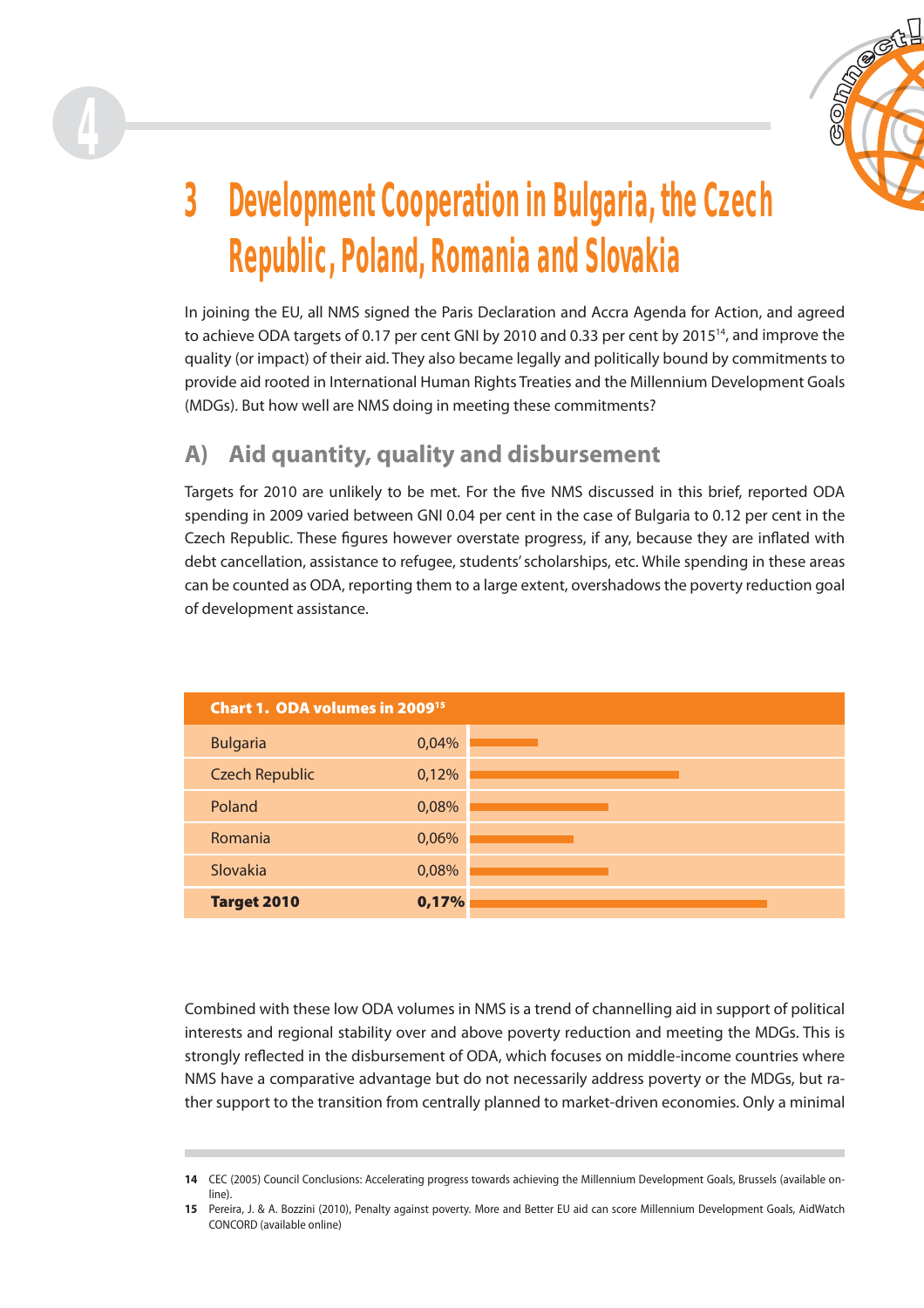



amount is channelled to the least developed countries and low income countries. For example, Poland has increased financial support to its neighbours, such as Belarus and Ukraine (see Chart 2). Although Tanzania was one of Polish Aid's priority countries in 2008, it received 50 times less funding than Belarus<sup>16</sup>. Weak political will for development in Poland has been compounded by the current economic crisis. Project aid (the aid channelled directly to development projects on the ground often via non-governmental organisations) to Africa was cut by almost half, while allocations to Ukraine and Belarus decreased only very slightly<sup>17</sup>. Similar trends can be observed in Slovakia and the Czech Republic, where aid is being channelled to Serbia, and in Romania, where Moldova is the primary recipient of ODA<sup>18</sup>. While these countries need ODA to foster their own development, the primary focus on the neighbourhood policy and eastern partnership is misleading, as these policies mostly focus on European integration rather than poverty reduction.

| <b>Chart 2: Recipients of Polish bilateral ODA in 200919</b>                         |       |  |  |
|--------------------------------------------------------------------------------------|-------|--|--|
| Sub-Saharian African countries<br>combined (e.g. Kenya, Tanzania,<br>Zambia, Malawi) | 3,05  |  |  |
| Afghanistan                                                                          | 6,34  |  |  |
| Angola                                                                               | 7,33  |  |  |
| <b>Ukraine</b>                                                                       | 9,12  |  |  |
| Georgia                                                                              | 11,19 |  |  |
| <b>Belarus</b>                                                                       | 15,50 |  |  |
| China                                                                                | 31,16 |  |  |

A further criticism relates to the fact that the largest chunk of NMS' development assistance is channelled through the intermediary of international institutions such as the EU $^{20}$ , United Nations, World Bank, and International Monetary Fund (IMF) ('multilateral aid'<sup>21</sup>), rather than being given directly from one country to another ('bilateral aid') therefore meaning less development assistance being disbursed for poverty reduction, particularly to African countries. In 2009, for example, Bulgaria disbursed almost no bilateral aid. Poland plans to increase ODA to Sub-Saharan Africa in

**19** DAC questionnaire on Aid flows from non-DAC donors 2009.

**<sup>16</sup>** DAC Questionnaire On Aid Flows From Non-DAC Donors, 2009 edition

**<sup>17</sup>** Wojtalik, M. (2010) Polish government cuts aid to Africa, Policy analysis, Institute of Global Responsibility, Warsaw (available online)

**<sup>18</sup>** Pereira, J. & A. Bozzini (2010), Penalty against poverty. More and Better EU aid can score Millennium Development Goals, AidWatch CONCORD (available online)

**<sup>20</sup>** The five NMS discussed in this document have not yet contributed to the European Development Fund (EDF), but did contribute to the financing for Development Cooperation Instrument. The first contribution to the EDF is planned for 2011.

**<sup>21</sup>** Multilateral aid is where an organisation like the EU or World Bank pools and distributes donations from several countries' governments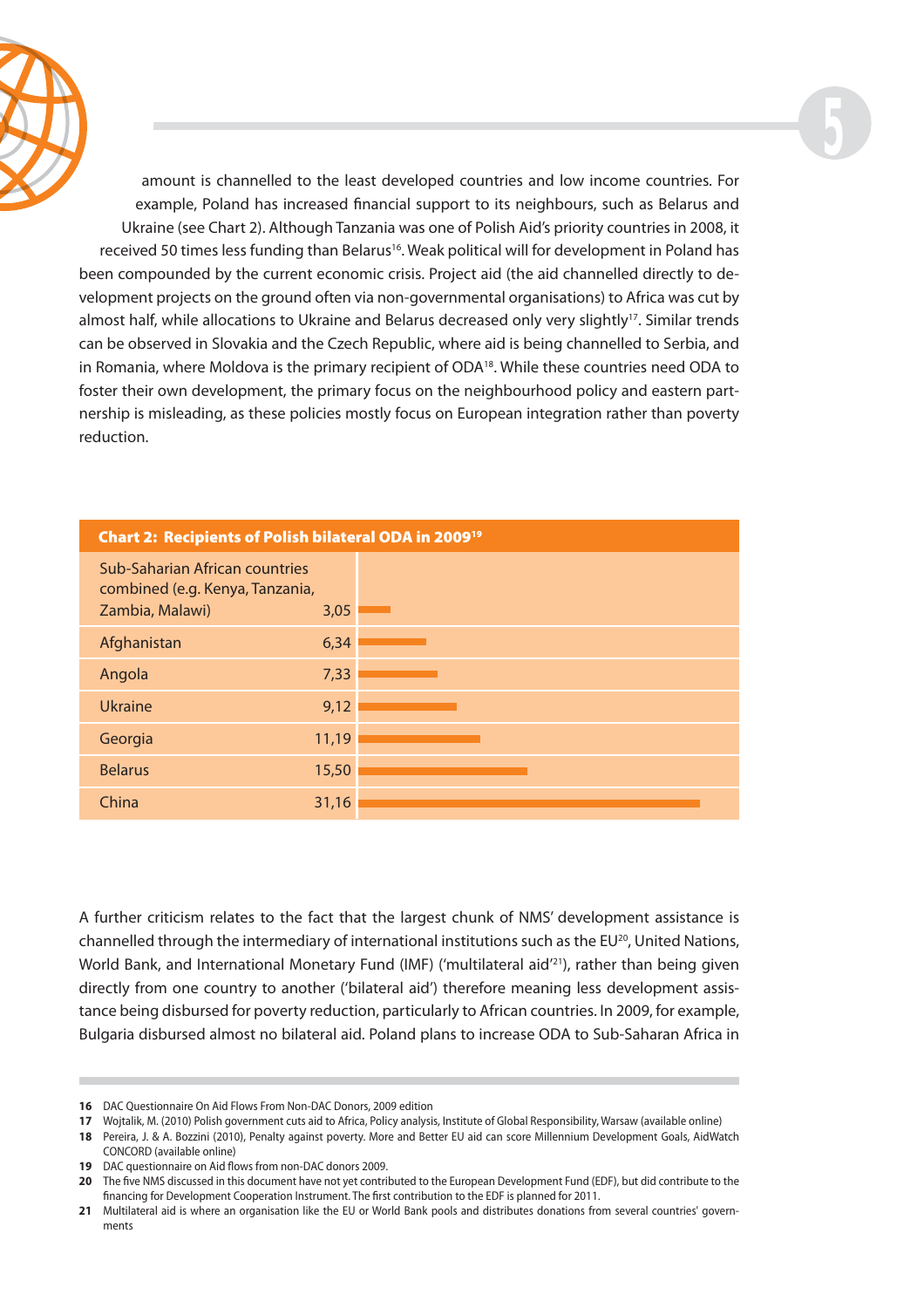

2011 through the European Development Fund, rather than scaling up its bilateral aid $^{22}$ . As stated by the Polish Ministry of Foreign Affairs (MFA),<sup>23</sup> there will be no bilateral ODA increase for Sub-Saharan African countries in the years ahead. Development cooperation in these NMS will therefore effectively be reduced to an annual pay cheque to the EU and other multilateral organisations.

Of the bilateral aid which is given, much is allocated by ministries whose remit is not primarily concerned with reducing poverty. In each of the five NMS, the Ministry of Foreign Affairs (MFA) chairs development cooperation programming and implementation, while the Ministry of Finance makes decisions about the budget. Despite its leading role, the MFA in the five NMS approximately coordinates only a mere 30 per cent of total bilateral aid. The remaining 70 per cent is used by other Ministries, such as the Ministries of Agriculture or Education, which report their actions as ODA. In 2008, for example, the Czech Ministries of Industry and Trade, Environment, and Agriculture were allocated 78 per cent of the bilateral development cooperation budget. The majority of projects that were implemented were placed in the hands of the private sector (44 per cent), with state and associated organisations receiving 26 per cent of allocations and Non-Governmental Development Organisations (NGDOs) only 22 per cent<sup>24</sup>. The small share of the overall aid budget controlled by the MFA undermines the leadership and coordination role the Ministry is supposed to play, and undermines the principle that development assistance must first and foremost be used for poverty reduction.

## **B) Legislative and Institutional Changes**

One of the cornerstones for effective aid is an effective legislative and policy framework governing when development or humanitarian assistance can be given, in what forms, and on what terms. Legislation is especially important in terms of enshrining in law the principle that aid must contribute to the central goal of poverty reduction. This helps ensure that aid is not tied to commercial or political interests or diverted for other purposes. Legal acts can also mandate that the Development Cooperation Agency must report regularly on how much money has been spent on aid, how effective it has been in reducing poverty, and how much has been channelled to poor countries.

Such legislation is not yet fully established in NMS. To date, of the five NMS focused on in this brief, the Czech Republic and Slovakia are the only two countries that have passed a legal act on development cooperation. The Slovak Act on development assistance, which entered into force on 1 February 200825, establishes basic goals of Slovak ODA (with a primary focus on reducing poverty and hunger in developing countries) and defines the competencies of the relevant ministries, governmental bodies and the newly established Slovak Agency for International Development Cooperation (SAIDC). The Czech Republic recently adopted a similar act on development cooperation

<sup>22</sup> Data retrieved from the Questionnaire from Monterrey to Doha and Beyond – EU Progress on financing for development and MDGs. According to the authors of the independent Polish Aid Watch Report this is too little to deliver the commitments Poland has subscribed itself to in European Consensus on Development (2005). The Questionnaire was filled by Polish MFA and sent to the European Commission in February 2009.

**<sup>23</sup>** Statement during the conference devoted to Poland's place in the international system of development cooperation that followed up presentation of a report by the Development Assistance Committee (DAC) of the OECD. 17th May 2010.

**<sup>24</sup>** Simunkova, B. (2009), Gender Questions in Development Cooperation: Emerging Issues in the Czech Republic's Bilateral Programmes, Research Paper, International Institute of Social Studies, The Hague (available online).

**<sup>25</sup>** National Council of the Slovak Republic (2007) Legal act on development cooperation and humanitarian aid (available online)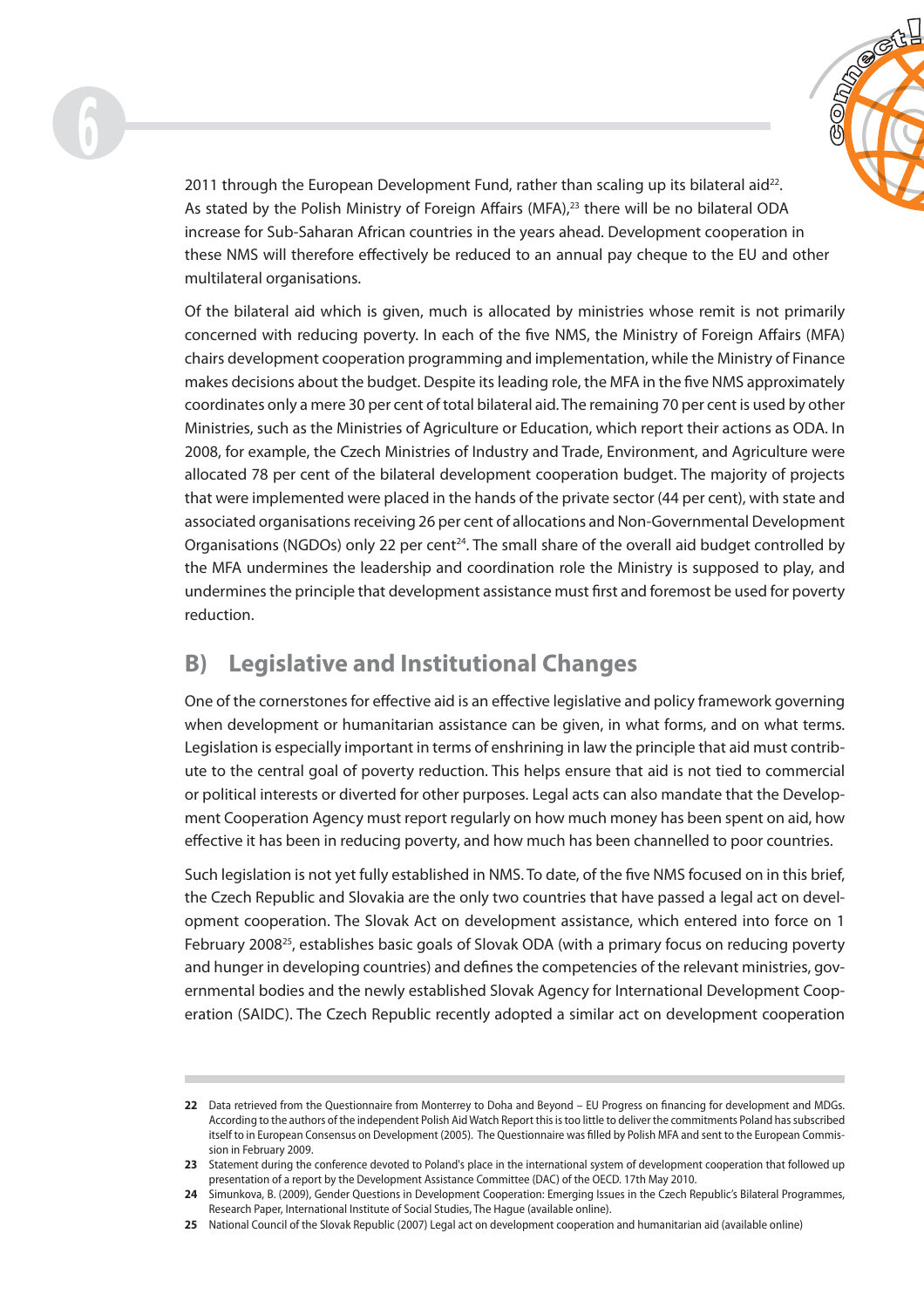



and humanitarian aid, which entered into force in June 2010. Czech development cooperation has been going through an institutional restructure with the aim that, from 2011 when the process is expected to be completed, most bilateral aid will be implemented solely by the MFA rather than by several different ministries. The restructure has also led to the establishment of the Czech Development Agency (CDA) and the Czech Council for Development Cooperation (CCDC), an inter-ministerial advisory body designed to ensure better coordination of Czech ODA. In Poland, the process of developing a legal framework has recently been accelerated and it is hoped that a draft law on development cooperation will be approved in September 2010. Such processes have not yet begun in Romania and Bulgaria.

In addition to legislation, development cooperation agencies need an overarching framework for their work, which fully reflects key international commitments and provides guidance in main areas of operation<sup>26</sup> in the medium and long term. In recent years, some NMS have started to develop such frameworks, in consultation with NGOs and the wider public. However, the practice of strategic planning is uneven across the five NMS. Slovakia, for instance, has a development cooperation medium-term strategy (2009-2013), as well as annual programming strategies. But country strategy papers, which set out how a development cooperation agency intends to contribute to poverty reduction and to achieving the MDGs in particular countries are only produced for a few countries. Bulgaria has a draft development cooperation concept paper which has yet to be approved by the Council of Ministers, but subsequent strategies are still to be developed. None of the five NMS has an evaluation system in place - evaluation is often confused with monitoring and is limited to reporting on funded initiatives without assessing impact, as it is the case in Poland.

To ensure democratic ownership of the development agenda and strong accountability for development results, all strategic documents should be developed in consultation with civil society representatives at the national level, as well as in partner countries. While the degree and quality of dialogue between decision-makers and national civil society organisations in NMS varies, consultations with governments and civil society in priority partner countries is lacking. This limits partner countries' ownership of the development agenda, undermining a crucial principle of the Paris Declaration. Mutual accountability for development results between donors and partners – another key principle of the Paris Declaration – is also weakened because civil societies are unable to fulfi l their "watchdog" role.

**Key components of a strong strategic framework for development cooperation and gender equality**

- **A well defined legislative framework** on international development cooperation
- **Clearly defined overarching strategic aims and objectives**
- **Medium-term (3-5 years) strategic plans:** outlining principles and priorities of development cooperation in the medium-term
- **Country Strategy Papers (CSPs)** (sometimes also referred to as Country Assistance Plans or Country Plans): Developed in consultation with partners and local actors, coun-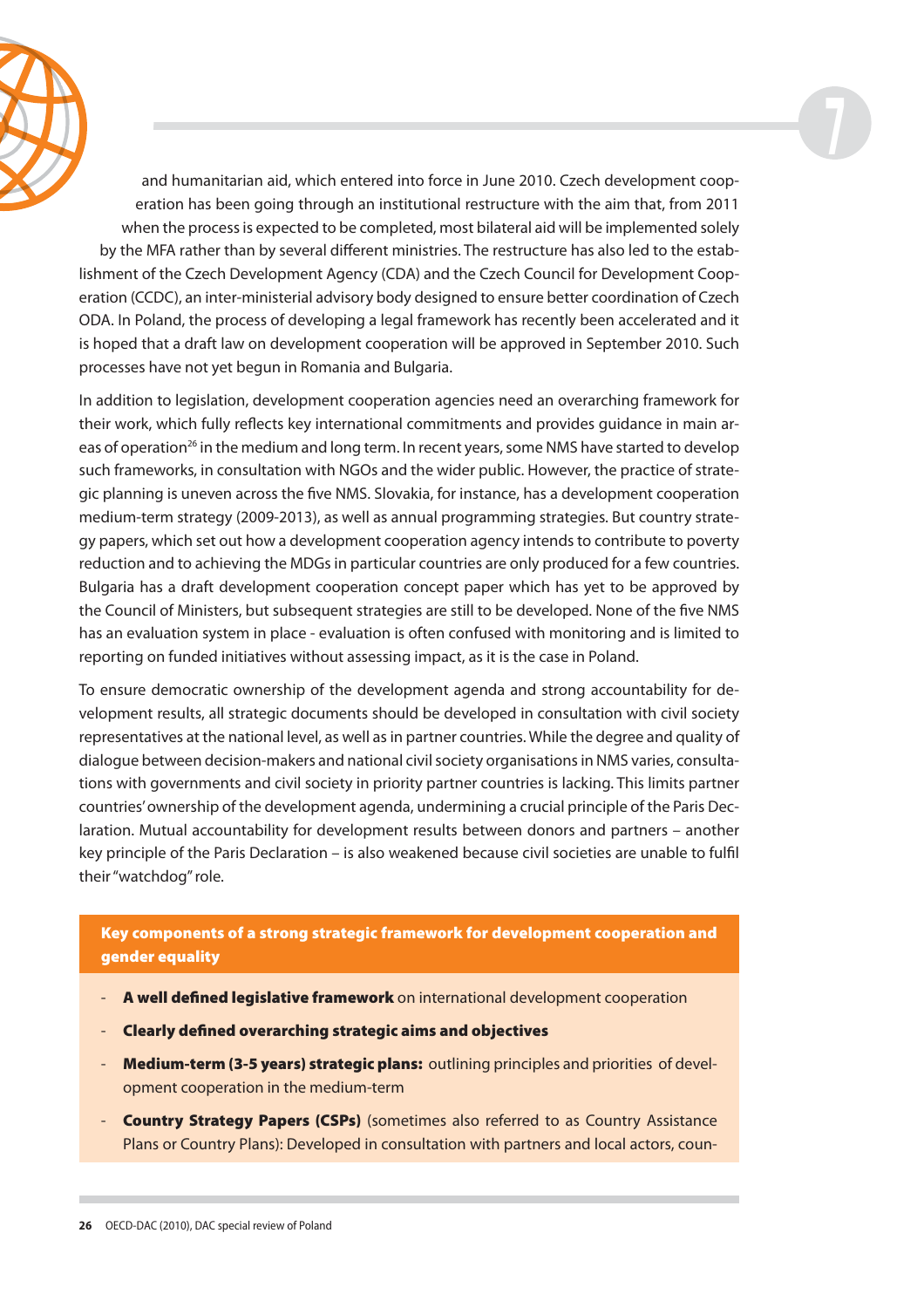



try plans set out how a development cooperation agency intends to contribute to poverty reduction and to achieving the MDGs in a particular country. They start out from an analysis of a country's development needs, taking into account the country's own strategy and plans to reduce poverty. The plans generally last between three and five years, and set particular themes, activity plans and strategies, as well as how much aid will be given, how it will be spent and what impact is expected. Sometimes regional plans are also created.

- **Annual operational plan:** Setting specific objectives and activities for the year in accordance with the medium-term strategy
- **Evaluation and monitoring reporting and systems:** Very much part of the abovementioned documents, a monitoring and evaluation system and regular reporting are critical in assessing how and whether results are being achieved, and learning lessons for the future.
- **Policy or strategy on gender equality and women's empowerment and other cross cutting issues in development cooperation** and an action plan outlining how the policy will be implemented

## **4 Gender Equality and Women's Rights in Development Cooperation**

### **A) Why must gender equality and women's rights be central to development cooperation?**

"The promotion of gender equality and women's rights is not only crucial in itself but is a fundamental human right and a question of social justice, as well as being instrumental in achieving all the MDGs" European Consensus on Development 2005

Women's and men's experiences are framed by social expectations which assign them different and unequal roles, responsibilities and entitlements on the basis of their gender. As a result, women and men have unequal access to and control over resources, including money, education, land and property, and decision-making and political power. These inequalities must be taken into account and redressed through policy-making and budgetary processes at all levels. This is key to ensuring that policies and public spending meet the different needs and priorities of women and men, and transform rather than reproduce gender biases and inequalities.

As a result of these gendered constraints, women and girls are often most severely affected by poverty. For example, girls are disadvantaged in respect of education and training, reducing their em-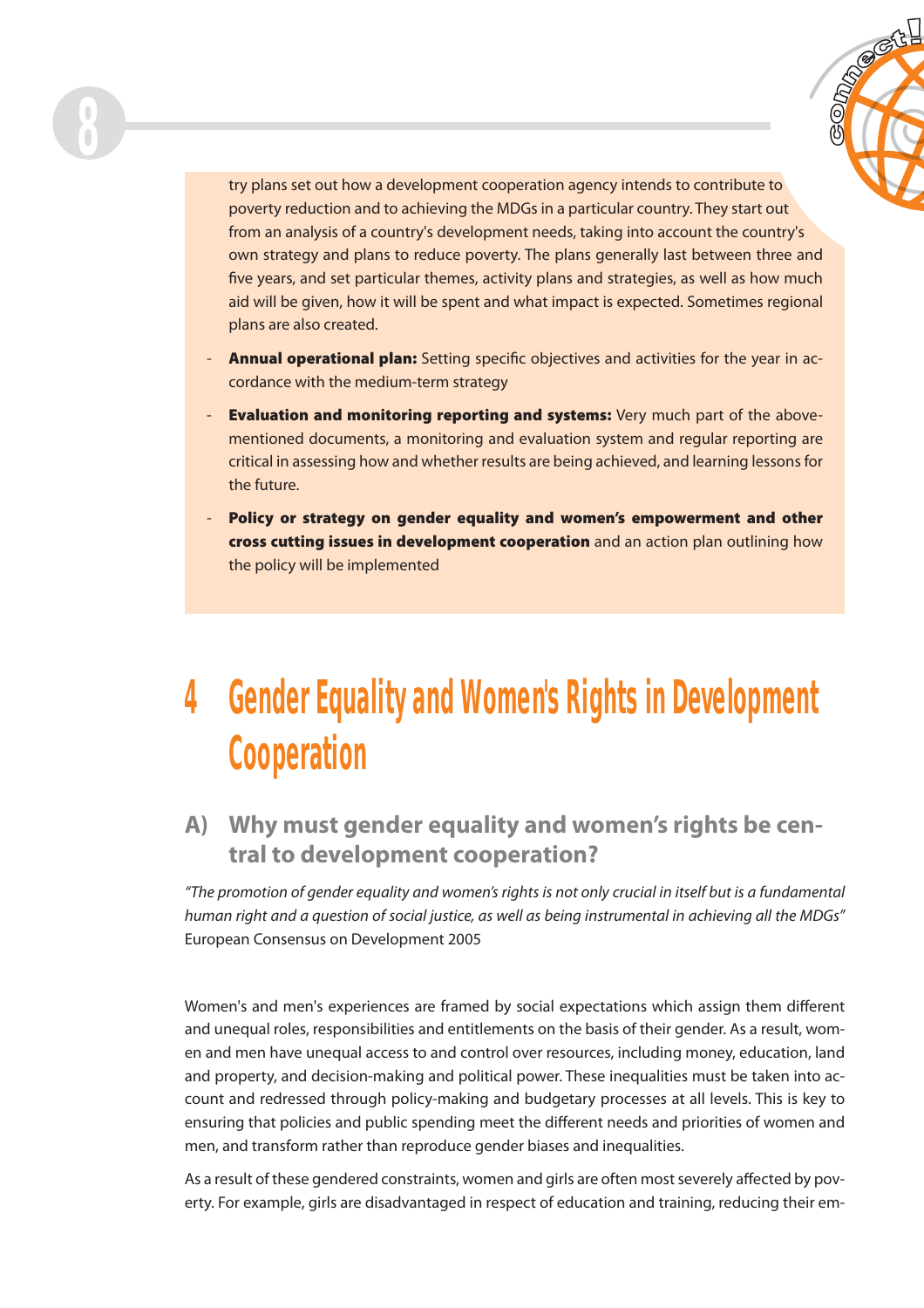

ployment prospects, with the result that women are often concentrated at the informal end of the labour market where working conditions are least secure and work is poorly paid. Women and girls are also expected to take on primary responsibility for domestic and care work which cuts heavily into economic activity, making it difficult for them to continue with or take up paid work, or restricting them to low-paid and often part-time jobs $27$ . Perhaps most importantly, women lack one of the most important tools in transforming their lives for the better – power.

**9**

Gender equality and women's rights must therefore be central to development cooperation because development is about reducing poverty and the majority of the poorest people in the world are women – a result of pervasive gender inequality. Releasing the potential of all women and girls is also key to development effectiveness, poverty reduction and economic growth. Poverty will simply not come to an end until women have equal rights with men (see the box below). Most importantly, women's rights must be at the heart of development work because achieving gender equality and women's empowerment is a basic moral imperative and a human right - the denial of human rights and opportunities purely because of a person's gender is simply unjust.

#### **WHY GENDER EQUALITY IS ESSENTIAL FOR DEVELOPMENT EFFECTIVENESS?28**

- $\cdot$  In some African countries, children of mothers who have spent five years in primary education are 40 per cent more likely to live beyond the age of five.
- · In India, if the ratio of female to male workers were increased by 10 per cent, the Gross Domestic Product (GDP) would rise by 8 per cent.
- · In sub-Saharan Africa it has been calculated that agricultural productivity could increase by up to 20 per cent if women's access to resources such as land, seed and fertiliser were equal that of men.
- · Women reinvest 90 per cent of their income in their families and communities, compared to men who reinvest only 30 per cent to 40 per cent of their income.

### **B) What international legal and policy frameworks exist for advancing gender equality and women's rights?**

Strong international legal and policy commitments exist to advance gender equality and combat gender-based discrimination. Most significant is the Convention on Elimination on All Forms of Discrimination Against Women (CEDAW), described as an international "bill of rights for women", which was adopted by the UN General Assembly in 1979. At its 30th anniversary in 2009, CEDAW had been ratified by over 90 per cent of the United Nations – 186 countries. These countries are legally bound to put its provisions into practice.

**28** OECD-DAC Guiding Principles on Aid Effectiveness, Gender Equality and Women's Empowerment (available online)

**<sup>27</sup>** Esplen, E. (2009) Cutting Edge Pack: Gender and Care, BRIDGE, Institute of Development Studies, Brighton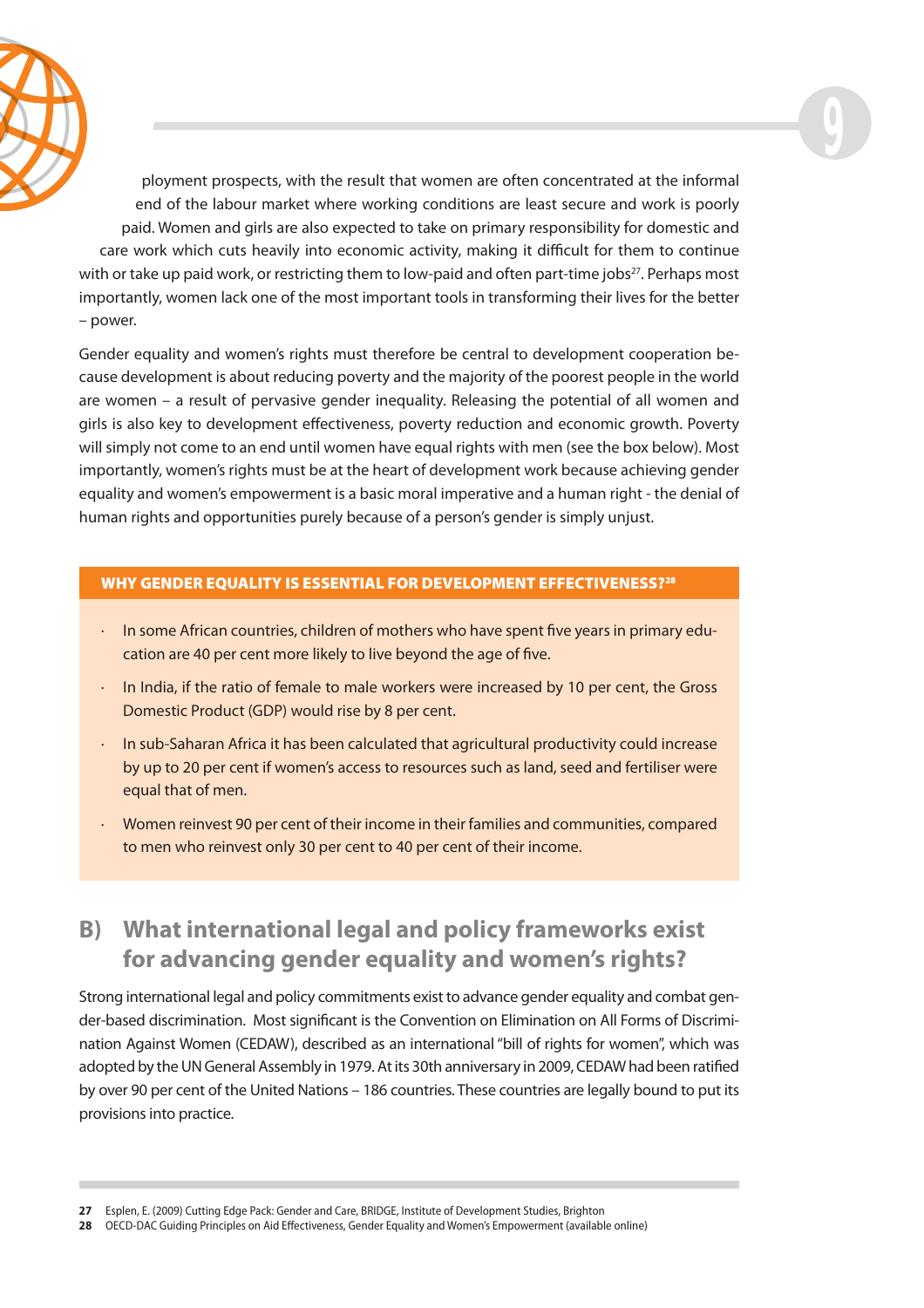



Another landmark in policy terms is the Beijing Platform for Action (BPfA), which was borne out of the Fourth World UN Conference on Women in 1995. This established a global policy framework to advance gender equality. More recent was the setting of the Millennium Development Goals (MDGs) in 2000<sup>29</sup>, which received a mixed response from gender equality advocates. MDG3 focuses on promoting gender equality and women's empowerment, signalling a strong recognition by UN Member States of the central importance of gender equality to human development. Yet progress to date has been uneven and slow. There has also been criticism of the MDG framework itself, which focuses overwhelmingly on girls' enrolment in education and excludes other crucial facets of gender inequality, such as violence against women.

At the European level, the adoption of the European Consensus on Development (2005) recognises gender equality as a goal in its own right and as one of the five common principles of EU development cooperation. The Communication on Gender Equality and Women's Empowerment in Development Cooperation (2007), and the subsequent Council Conclusions,<sup>30</sup> provide a strong framework for advancing gender equality. More recently, the EU Gender Plan of Action, adopted in 2010, constitutes the first steps towards a coordinated European approach to promoting gender equality. In light of these strong commitments at both the international and European levels, all EU members are obligated to promote women's empowerment and gender equality as a central component of their development cooperation.

## **C) What strategies can be used to promote gender equality and women's empowerment in NMS development cooperation?**

Before 1989, recognition of gender inequality was largely absent in the public and political discourse in NMS. Gender as a category of analysis was not commonly used and feminism was perceived as a western ideology with no relevance to socialist states. Although the transition process and accession to the EU brought gender inequalities within NMS into the public arena, it did not bring about substantive changes in women's position relative to men – in many respects, gender inequalities were exacerbated with the economic transition to a free market economy. Limited attention to gender equality nationally, combined with weak links between government units responsible for gender equality at the national level and development cooperation departments in the MFA, is reflected in NMS foreign and aid policies which are largely gender blind.

A 'twin-track' approach is most commonly used by development agencies to ensure that issues of gender equality and women's rights are integrated across all areas of development work. This approach involves a combination of targeted initiatives specifically designed to promote gender equality, such as programmes to increase women's awareness of their human rights, as well as the integration or "mainstreaming" of gender equality into all development initiatives.

Gender mainstreaming is a strategy for achieving the goal of gender equality, defined as "the process of assessing the implications for women and men of any planned action (in all political, economic, social spheres), so that both women and men can benefit equally and inequalities are

**<sup>29</sup>** All are commitments led by United Nations

**<sup>30</sup>** Documents are available online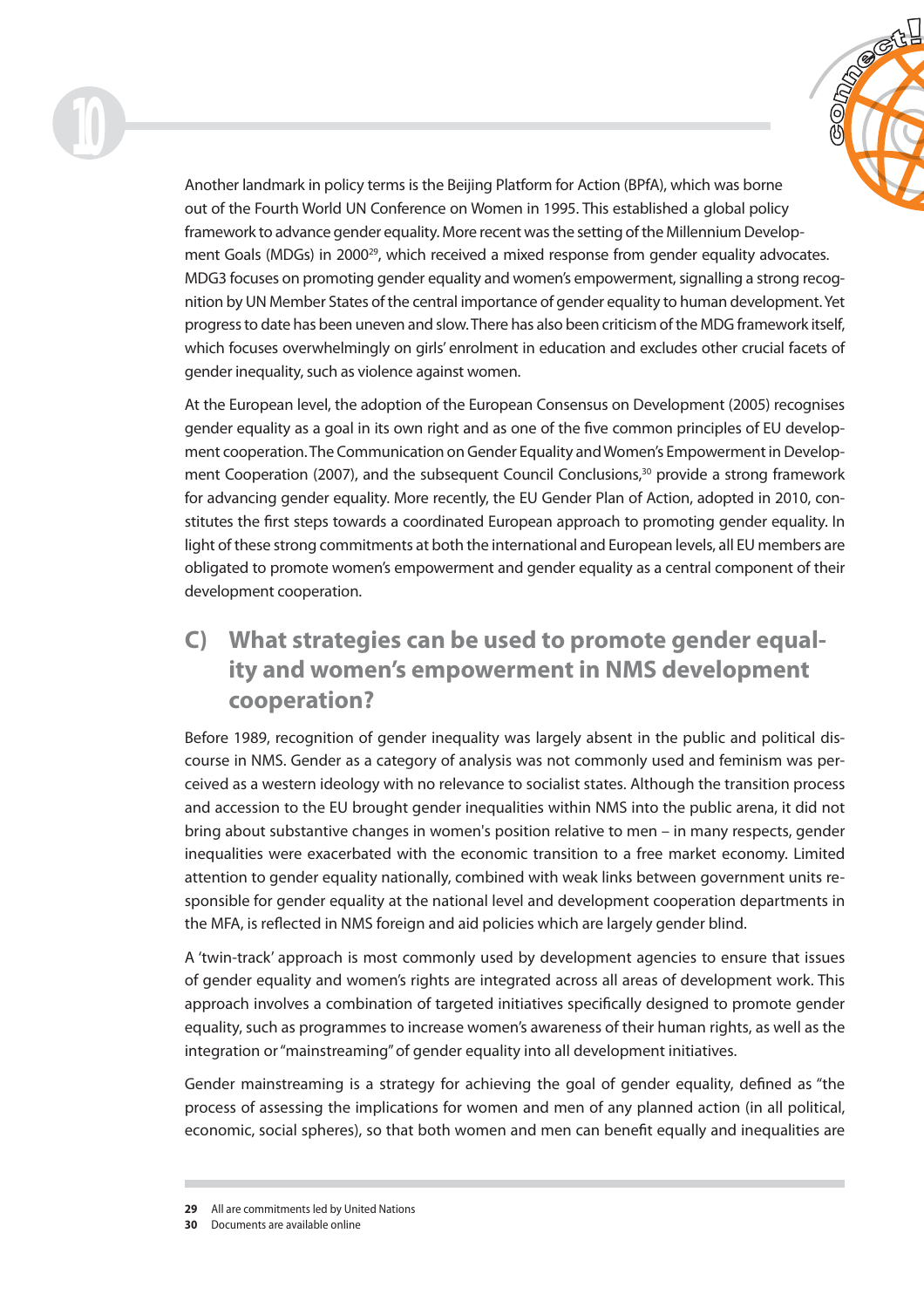



not reproduced and perpetuated<sup>"31</sup>. This means ensuring a gender perspective is central to policy development, planning, implementation, monitoring and evaluation of all programmes and projects.

There continues to be much debate about whether the strategy of gender mainstreaming has succeeded or failed. One of the dangers is that when gender concerns are left to the mainstream, rather than being the responsibility of specific gender staff or units, they are easily forgotten. Another challenge is ensuring that commitments to gender mainstreaming at the policy level don't 'evaporate' at the level of implementation. A clear lesson emerging from evaluations of gender mainstreaming is that mainstreaming is only effective when used in combination with targeted initiatives to specifically address the needs and priorities of women and girls (the "twin track" approach).

In NMS, gender equality and women's empowerment receive little attention in the strategic frameworks for development cooperation. Where they are mentioned, they are generally treated as a separate policy area rather than being truly mainstreamed throughout development policy, programming and implementation. The Czech Country Strategy Papers (CSPs) acknowledge gender equality as a cross-cutting issue, but a more in depth study of eights CSPs revealed that only Vietnam's paper had gender as a priority, and that it was mainstreamed into one sub-sector only (the social sector). Mainstreaming through other sectors was not proposed<sup>32</sup>. In Slovakia, gender equality is recognised as a cross-cutting issue in the Country Strategy Paper for Afghanistan (2011-2013), and the government is using ODA money to fund a number of projects targeting women's empowerment. Gender equality is a requirement in the call for funding proposals in Slovakia, Poland, and Czech Republic – the guidelines recommend that all implementing organisations recognise men's and women's different interests and quarantee their equal access to project results. In practice, however, the extent to which these guidelines are seriously translated into action is down to the individual NGO – the recommendations are neither enforced nor monitored. Unsurprisingly, results are uneven and patchy: of the five NMS analysed in this brief, ODA-supported projects range from initiatives which clearly address gender inequalities and contribute to women's empowerment, to initiatives which are entirely 'gender blind' – i.e. they do not take gender into consideration, and sometimes even reinforce existing inequalities.

Yet it is still early days – NMS are only at the beginning of their way to responsible, equitable and effective ODA delivery. Strengthening the participation of women's organisations and the development of gender machineries can increase attention to women's rights and gender equality in NMS, both in internal policies and external affairs.

**<sup>31</sup>** ECOSOC (1997), Mainstreaming the gender perspective into all policies and programmes in the United Nations system

**<sup>32</sup>** The CSPs reviewed are Angola, Bosnia and Herzegovina, Serbia, Moldavia, Mongolia, Vietnam, Yemen and Zambia. For more information: Simunkova, B. (2009), Gender Questions in Development Cooperation: Emerging Issues in the Czech Republic's Bilateral Programmes, Research Paper, International Institute of Social Studies, The Hague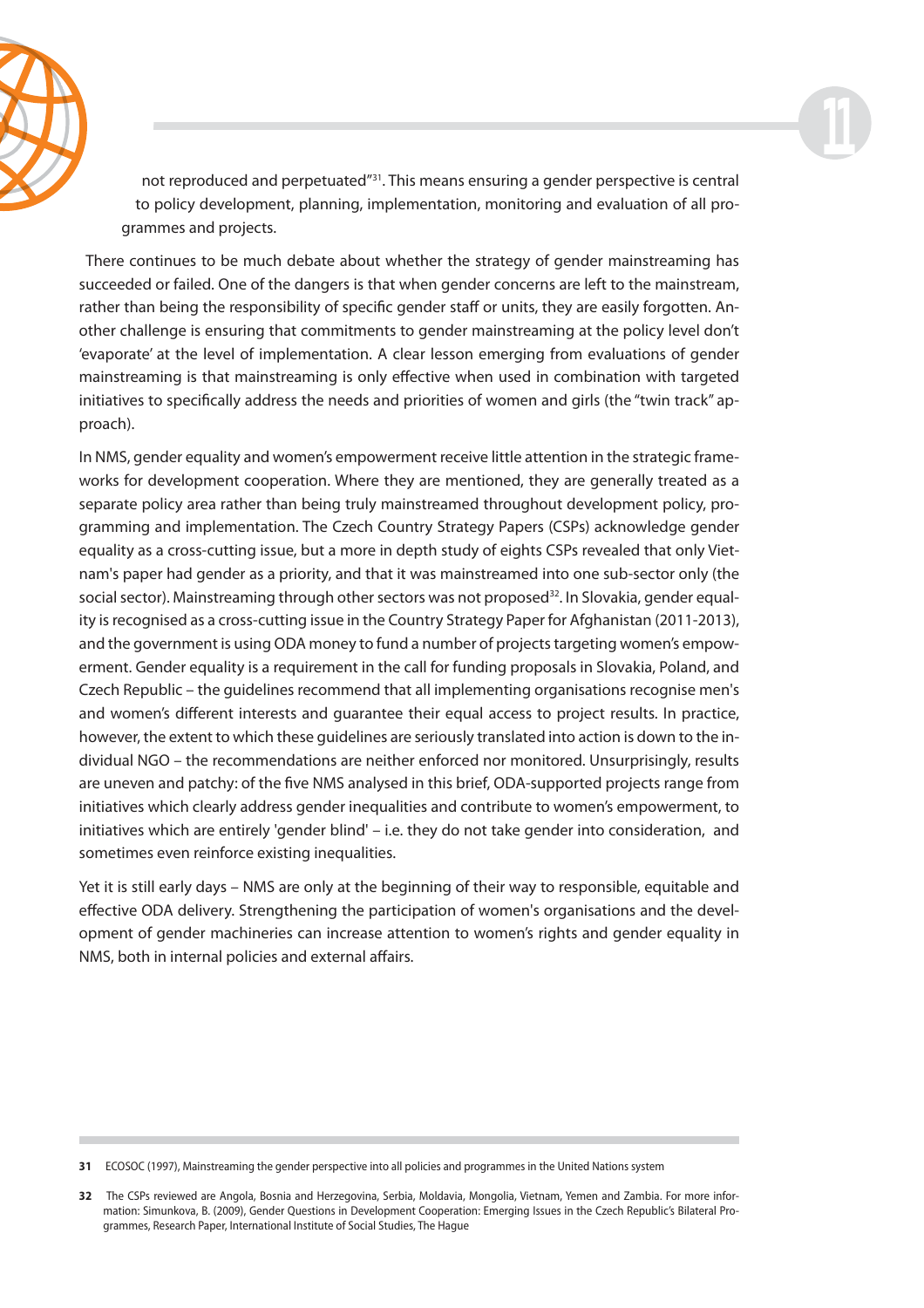

## **5 Key challenges and ways forward**

## **A) Strengthening institutional capacity**

Progress in improving the quality and quantity of aid cannot be achieved without a development framework to set out strategic aims and objectives and to clearly tie development assistance to the central goal of poverty reduction.

#### **Recommendations:**

**12**

#### **Decision-makers in NMS should**

- Allocate financial and human resources to the development of legal, institutional and policy frameworks for ODA planning, implementation, monitoring and evaluation
- Strengthen the coordination role of MFAs to ensure coherence across the various ministries providing development assistance
- Set up formal and meaningful spaces for consultation with CSOs, including active engagement with women's organisations
- Collaborate with more experienced organisations (e.g. UNDP, UNIFEM, DFID) to strengthen capacities and develop synergies with other EU and multilateral donors.

#### **Civil Society Organisations in NMS should**

- Lobby their governments to develop an effective institutional, legislative and policy framework
- Monitor progress and highlight shortcomings
- Advocate for the establishment of formal and meaningful spaces for consultation with policymakers.

### **B) Pursuing poverty reduction as the focus of development cooperation**

Many NMS have fallen into a pattern of sidelining the primary objective of poverty alleviation in favour of more politically and economically motivated aid allocations designed to support democracy in the neighboring countries and promote security.

#### **Recommendations**

#### **Decision-makers in NMS should**

- Focus on poverty reduction as the ultimate objective of development cooperation, in accordance with legal and policy commitments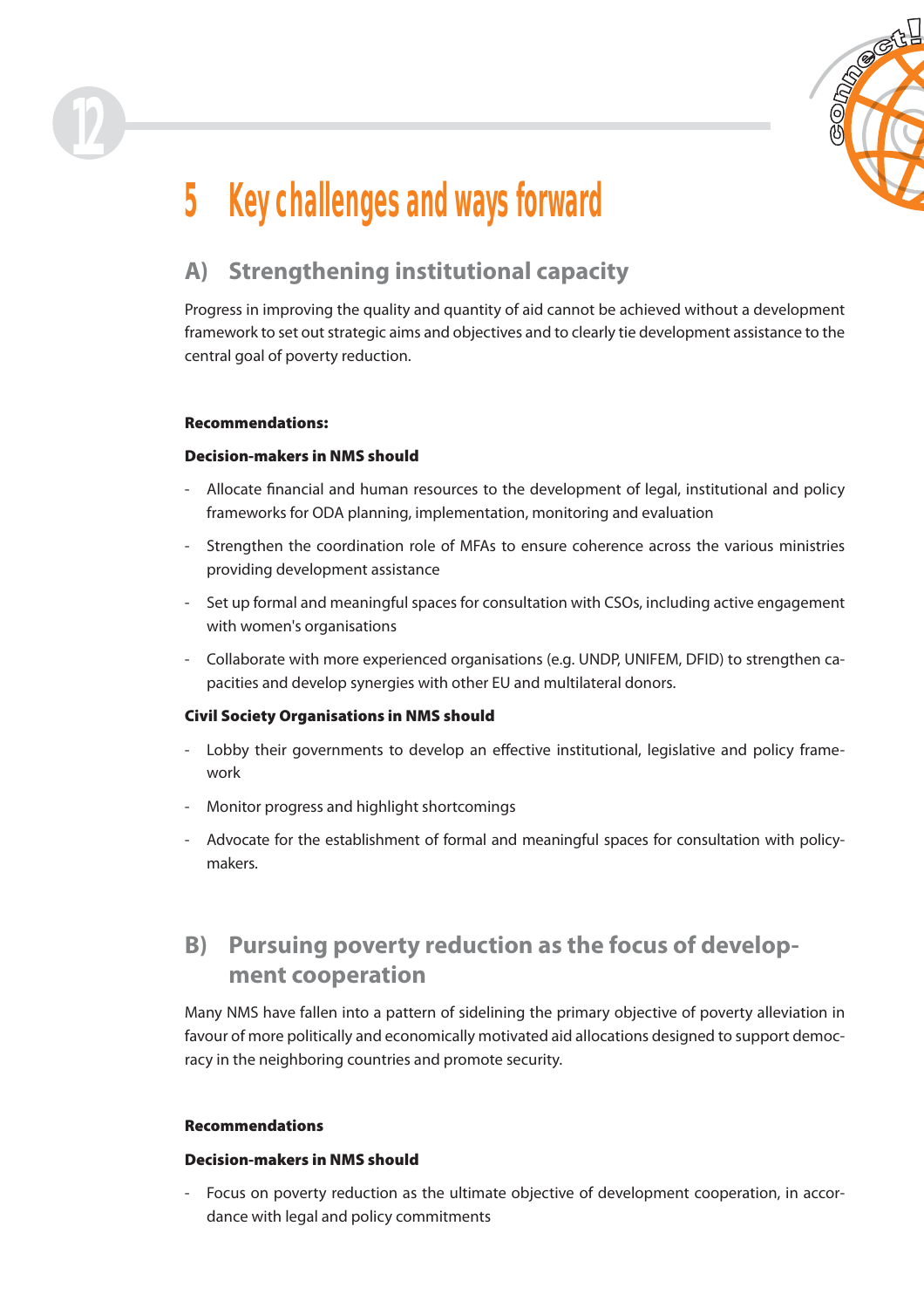

- Support the Development Cooperation Department within the MFA to strengthen the development focus of other Ministries disbursing ODA

**13**

- Allocate the necessary resources to meet the commitment to reaching 0.17 per cent GNI as ODA by 2010, and 0.33 per cent GNI by 2015 and ensure quality (impact) of ODA

- Work more closely with southern partners to increase their ownership of development cooperation.

#### **Civil Society Organisations in NMS should**

- Lobby policy-makers to focus development assistance on reducing poverty, including by allocating more resources for poverty reduction as per EU commitments, and monitor aid flows to ensure this focus is being upheld in practice
- Build support for development cooperation, including through engaging with MPs, MEPs, the media and the general public to raise awareness of the importance of development cooperation, particularly the importance of women's rights as a key foreign policy priority.

### **C) Prioritising gender equality and women's empowerment in development cooperation**

Success in reducing poverty and achieving the MDGs is only possible if gender equality and women's rights are at the centre of the development agenda. Commitments embodied in the European Consensus on Development (2005) and the EC Communication on Gender Equality and Women's Empowerment in development cooperation (2007) must be translated into practice. This means introducing mechanisms to support gender-sensitive development planning, earmarking budget lines for gender equality and women's empowerment, and evaluating the gender-disaggregated impact of development programmes and projects, including through the mandatory incorporation of gender-sensitive indicators into all monitoring systems. This in turn will depend on strong political will from decision-makers and determined advocacy by civil society.

#### **Recommendations**

#### **Decision-makers in NMS should**

- Fully implement EU legal and policy commitments on gender equality and development cooperation, backed up by robust resources
- Develop a gender policy and action plan to ensure integration of gender equality and women's empowerment as a cross-cutting issue and a goal in its own right in all development cooperation policies and practices
- Build capacity on gender equality among all stakeholders engaged in ODA delivery.

#### **Civil Society Organisations in NMS should**

- Strengthen linkages between NGDOs platforms and women's organisations to ensure that their experiences at national level inform development cooperation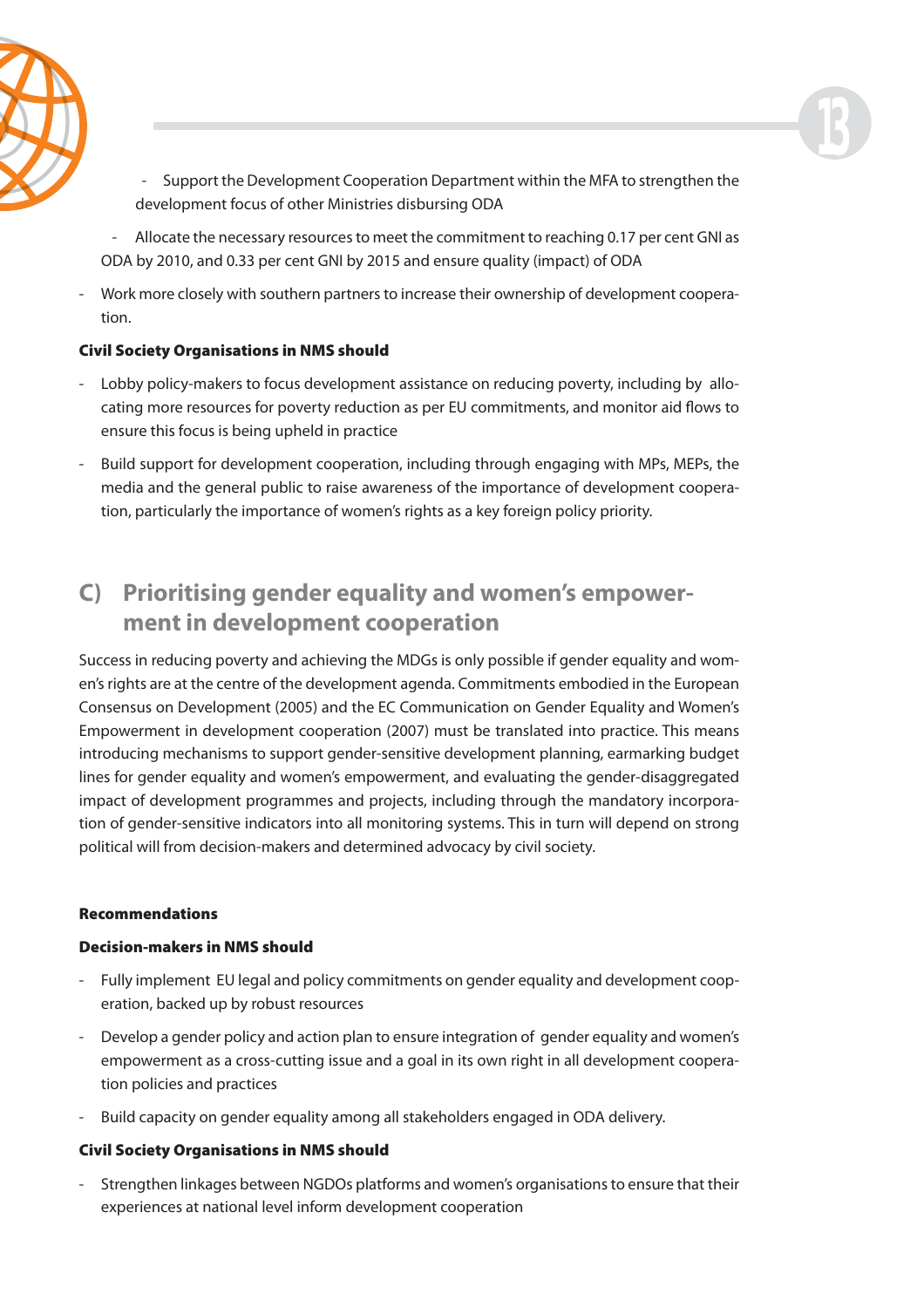

- Carry out awareness raising on gender equality and women's rights for government officials and other stakeholders
- Lobby the MFA to take gender equality and women's empowerment on board as an integral component in policy formulation processes and programming cycles
- Engage with CSOs and women's organisations from the South and North to learn from their experiences of advocating for a gender-sensitive agenda in development cooperation policy and practice. This is also important to ensure that CSOs in NMS are reflecting the needs and priorities of Southern women's organisations in their advocacy work.

### **D) Fostering civil society engagement**

CSOs in NMS have been active in holding their governments accountable for the development commitments their country adhered to in joining the EU. These organisations are an integral part of the European development cooperation agenda and their voices and expertise must be heard and acted upon. This potential, however, will not be realised if their contribution remains undervalued by decision-makers and if possibilities to grow, expand and build bridges with other organisations are undermined due to inadequate funding of CSO work.

#### **Recommendations**

#### **Decision-makers in NMS should**

- Recognise the expertise of civil society, including women's organisations, and the important role that CSOs and national NGDOs platforms can play throughout the development cooperation process to increase accountability for gender equality
- Create formal and inclusive spaces for consultation with civil society, paying particular attention to ensuring the representation of women's organisations
- Engage with civil society in partner countries, including women's organisations
- Provide strong funding for civil society, including core funding. In light of falling funding to women's organisations globally, especially in the face of the shift to the new aid modalities, funding for women's organisations must be a priority.

#### **Civil Society Organisation's in NMS should**

- Consolidate national platforms and increase collaboration with women's organisations and other civil society organisations with a women's rights focus
- Lobby the government for inclusive consultation processes including engagement with CSOs in partner countries
- Expand and build bridges with other organisations working on development, gender equality and women's rights as well as other issues such ass democratic participation, environmental sustainability, etc. in order to respond to the challenges and requirements of effective international cooperation.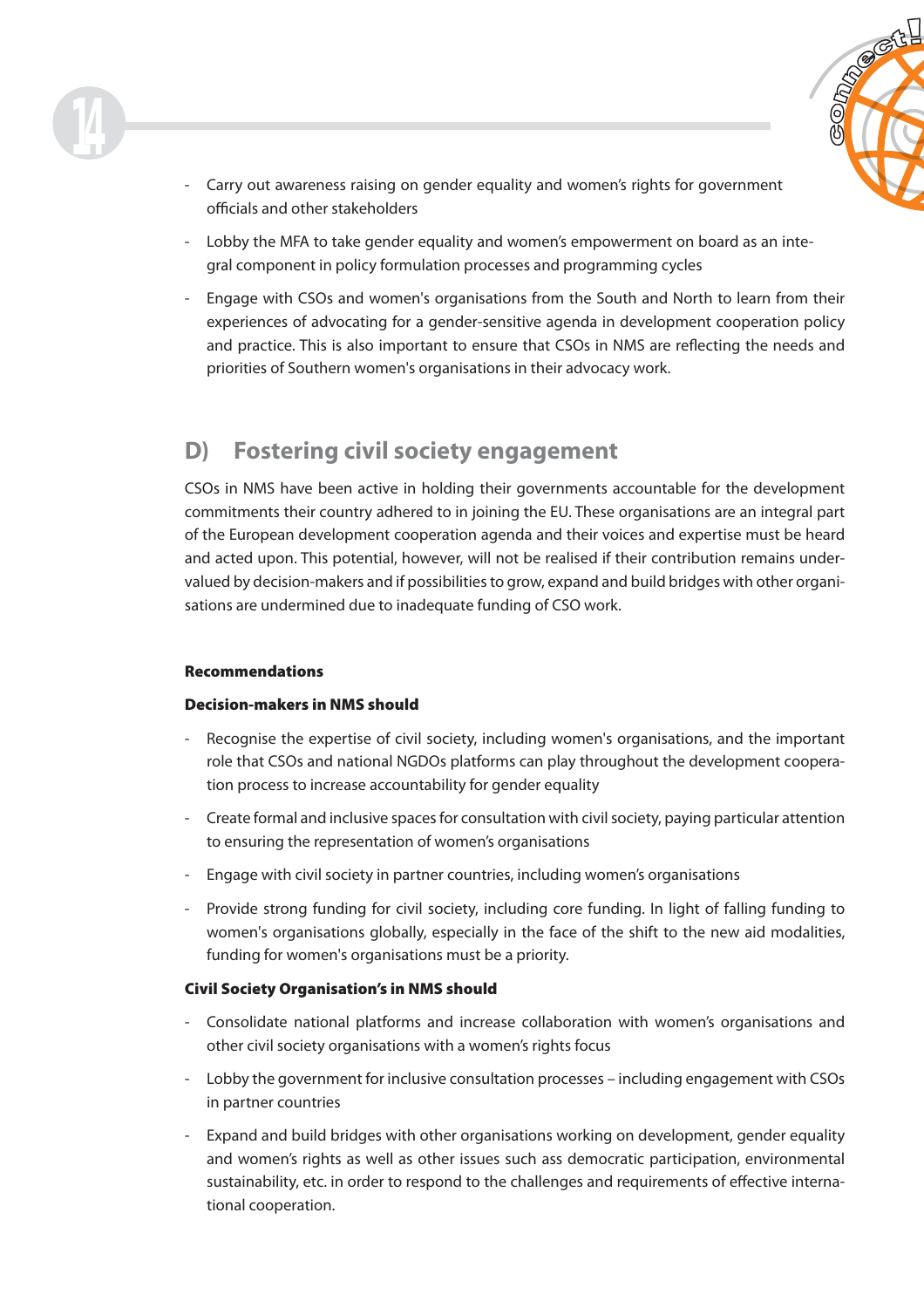



## **Acronyms**

| <b>BPfA</b>  | Beijing Platform for Action (1995)                                                |
|--------------|-----------------------------------------------------------------------------------|
| <b>CCDC</b>  | <b>Czech Council for Development Cooperation</b>                                  |
| <b>CDA</b>   | <b>Czech Development Agency</b>                                                   |
| <b>CEDAW</b> | Convention on the Elimination of All Forms of Discrimination against Women (1979) |
| <b>CSPs</b>  | <b>Country Strategy Papers</b>                                                    |
| <b>DAC</b>   | Development Assistance Committee                                                  |
| EU           | European Union                                                                    |
| GDP          | <b>Gross Domestic Product</b>                                                     |
| <b>GNI</b>   | <b>Gross National Income</b>                                                      |
| IMF          | International Monetary Fund                                                       |
| <b>MDGs</b>  | Millennium Development Goals (2000)                                               |
| <b>MFA</b>   | Ministry of Foreign Affairs                                                       |
| <b>NAMs</b>  | new aid modalities                                                                |
| <b>NGDOs</b> | Non-Governmental Development Organisations                                        |
| <b>NMS</b>   | <b>New Member States</b>                                                          |
| <b>ODA</b>   | <b>Official Development Assistance</b>                                            |
| <b>OECD</b>  | Organisation for Economic Cooperation and Development                             |
| <b>PRSPs</b> | <b>Poverty Reduction Strategy Papers</b>                                          |